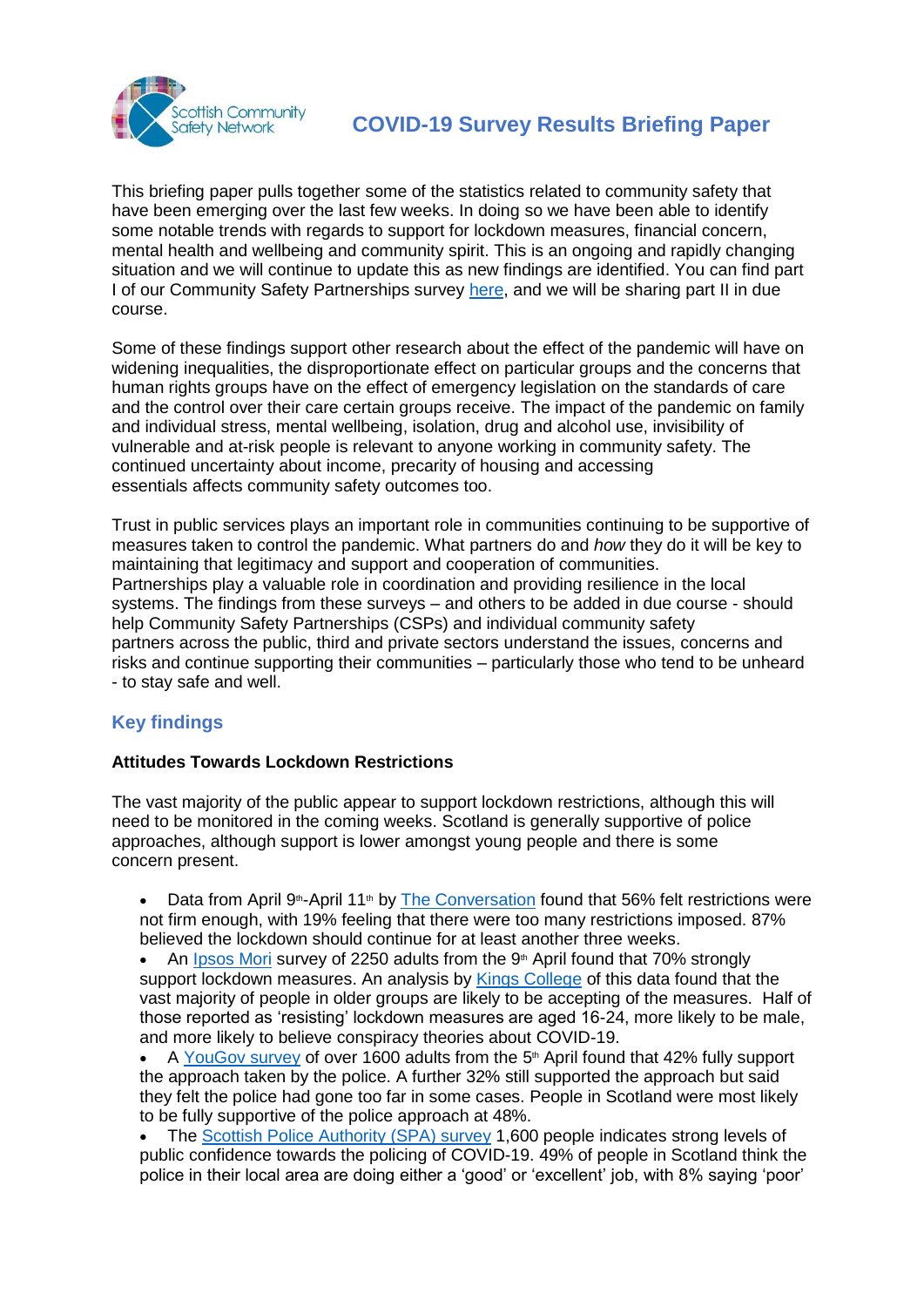

or 'very poor'. 46% say 'I fully support the approach taken by the police', 17% say 'I support the approach taken by the police but

in some cases they are going too far', and 28% say 'the police should take tougher action to ensure public compliance'.

 Analysis by the [Scottish Government](https://www.gov.scot/publications/public-attitudes-coronavirus-april-summary/pages/1/) suggests that awareness of, and claimed adherence to, compliance measures was high and remained stable in April. There are, however, some indications that support for following government advice and staying at home has weakened recently though remains high.

# **Financial Concerns**

Data so far suggests that around  $\frac{1}{4}$  of adults have had their finances affected and that this is making it difficult to pay for essentials. This figure is higher amongst Citizens Advice Scotland respondents and young people. Polling from Glasgow suggests that disabled people are severely affected, with 40% worried about essentials.

- Over  $\frac{1}{4}$  of 2000 UK adults surveyed by  $\overline{ONS}$  $\overline{ONS}$  $\overline{ONS}$  say their finances are being affected.
- An Ipsos Mori survey of 2250 adults similarly found that 22% said they were already facing significant money problems or were almost certain to do so in the near future.
- A survey conducted by [Citizens Advice Scotland](https://www.cas.org.uk/news/scotland-facing-cost-living-crisis-amid-covid-19-pandemic) (25<sup>th</sup>-27<sup>th</sup> March) found that over 1/3 of Scots are concerned about their ability to pay for food and essentials. 41% of renters are also concerned about being able to meet rent payments.
- [Scottish Government](https://www.gov.scot/publications/public-attitudes-coronavirus-april-summary/pages/1/) analysis found that 75% of survey respondents agree or strongly agree that 'coronavirus will have a financial impact on you and your family', with 25% 'very/extremely concerned that I will be able to pay my bills'.
- 30% of 2421 young people (aged 11-25) surveyed by [Youthlink](https://www.youthlinkscotland.org/media/4486/lockdown-lowdown-final-report.pdf) Scotland said they felt moderately or extremely concerned about their financial situation.
- 40% of disabled people surveyed by [Glasgow Disability Alliance](http://gda.scot/our-community/news/2020/4/28/covid-19-supercharges-existing-inequalities-faced-by-glasgows-150-000-disabled-people) said they are worried about food, medication or money. Digital exclusion is also a huge issue, with only 37% of disabled people reported to have home broadband or IT, and many lack the confidence or skills to use it.
- 84% of 2000 adults [surveyed by YouGov](https://www.standard.co.uk/news/uk/brits-back-coronavirus-lockdown-new-poll-a4413576.html) said they expected years of economic hardship after the crisis.

# **Mental Health and Wellbeing**

The majority of people report being worried about the impact of COVID-19 on their lives. Reported loneliness, depression and anxiety symptoms have increased substantially. Younger people have reported higher levels of concern for their mental wellbeing than other groups.

 Almost half of 2,000 UK adults surveyed by the ONS said the pandemic was affecting their wellbeing. The proportion is higher for those with an underlying health condition, at 57.7%, and lower for those aged 70 years and over, at 38.2%.

- Around 85% of the 2000 UK adults surveyed by the ONS said they are very worried or somewhat worried about the affect COVID-19 is having on their life now.
- 40% of young people (aged 11-25) surveyed by Youthlink Scotland said they felt moderately or extremely concerned about their own mental wellbeing. 46% said they felt moderately or extremely concerned about the wellbeing of others.
- An Ipsos Mori survey of 2250 adults found that half of respondents said they felt more anxious and depressed than normal. Younger people appeared to be struggling to cope with the lockdown more than other groups. Almost 20% of respondents said they were drinking more alcohol than normal.
- A survey of 2,162 adults by the [Mental Health Foundation](https://www.mentalhealth.org.uk/coronavirus/coping-with-loneliness) found that 24% of adults in Scotland say they feel lonely, more than double that of the pre-lockdown figure